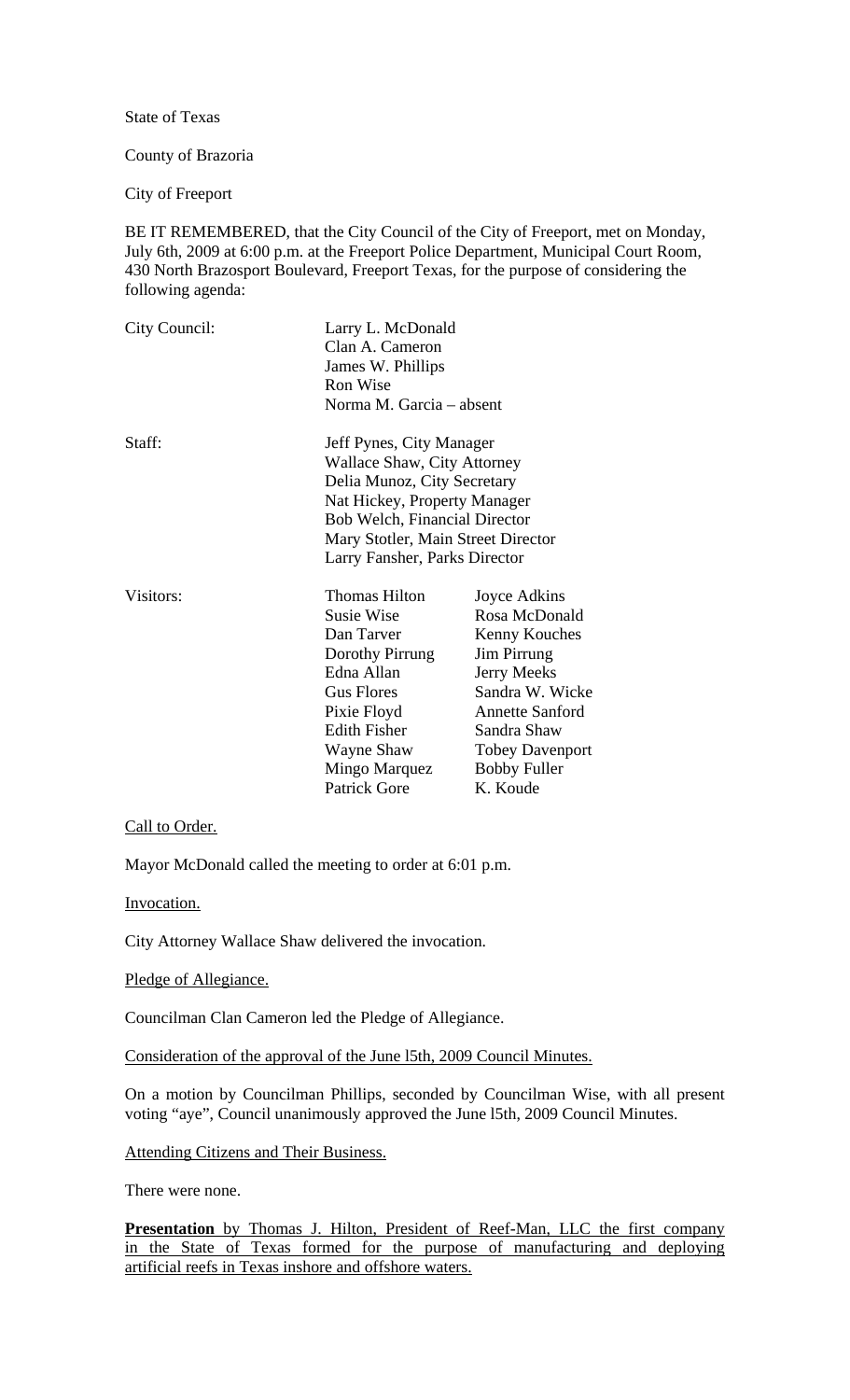Thomas J. Hilton, President of Reef-Man, LLC asked for support and funding. He explained the locations of the 3 initial reefing areas where they plan to place over l,500 reefs in the next 2-3 years. The upper Texas coast is where the majority of Texas anglers fish and where the placement of habitat is most needed.

Consideration of the approval of Resolution No. 2009-2193 in support of the Reef-Man, LLC Artificial Reef Program.

On a motion by Councilman Cameron, seconded by Councilman Phillips, with all present voting "aye", Council unanimously approved Resolution No. 2009-2193 supporting the Reef-Man, LLC Artificial Reef Program.

**Presentation** of the annual financial audit for fiscal year 2007-2008 by Tom Masters of Kennemer-Masters, LLC.

Jason Crews with Kennemer, Masters & Lunsford, LLC, certified public accountants presented summary and recommendations and answered Council's questions of the City's Annual Financial Report for the year ending September 30, 2008.

Consideration of the approval of appointing qualified person(s) to the Charter Review Board.

On a motion by Councilman Phillips, seconded by Councilman Cameron, with all present voting "aye", Council unanimously approved to reappoint a term to the Charter Review Board to Tobey Davenport, Dorothy Pirrung and Willam (Bill) Rains.

Consideration of the approval of setting a date for a public hearing on the designation of the Super S Foods location as a reinvestment zone and the approval of a tax abatement agreement with Mass Marketing, Inc. d/b/a Super S Foods.

On a motion by Councilman Phillips, seconded by Councilman Wise, with all present voting "aye", Council unanimously approved to table this item to a next subsequent meeting.

Consideration of the approval of selling the City's interest on Block 7, Lot 8, Southview Gardens Subdivision, Freeport Townsite, known as  $727 \text{ W}$ .  $11^{\text{th}}$ , Tax Id. # 4201-0151-000.

On a motion by Councilman Phillips, seconded by Councilman Cameron, with all present voting "aye", Council approved selling the City's interest on Block 7, Lot 8, Southview Gardens Subdivision, Freeport Townsite, known as  $727 \text{ W}$ .  $11^{\text{th}}$ , Tax Id # 4201-0151-000.

Consideration of the approval of selling the City's interest on Block 4, Lot 13, Section 2, Marlin Lane, Bridge Harbor Subdivision, Tax Id # 2190-0239-000.

On a motion by Councilman Wise, seconded by Mayor McDonald, with all present voting 3 to l, Council declined selling the City's interest on Block 4, Lot 13, Section 2, Marlin Lane, Bridge Harbor Subdivision, Tax Id. # 2190-0239-000. Councilman Cameron opposed.

Consideration of the approval of selling the City's interest on Block 4, Lot 14, Section 2, Marlin Lane, Bridge Harbor Subdivision, Tax Id # 2190-0240-000.

On a motion by Councilman Wise, seconded by Mayor McDonald, with all present voting 3 to l, Council declined selling the City's interest on Block 4, Lot 14, Section 2, Marlin Lane, Bridge Harbor Subdivision, Tax Id # 2190-0240-000. Councilman Cameron opposed.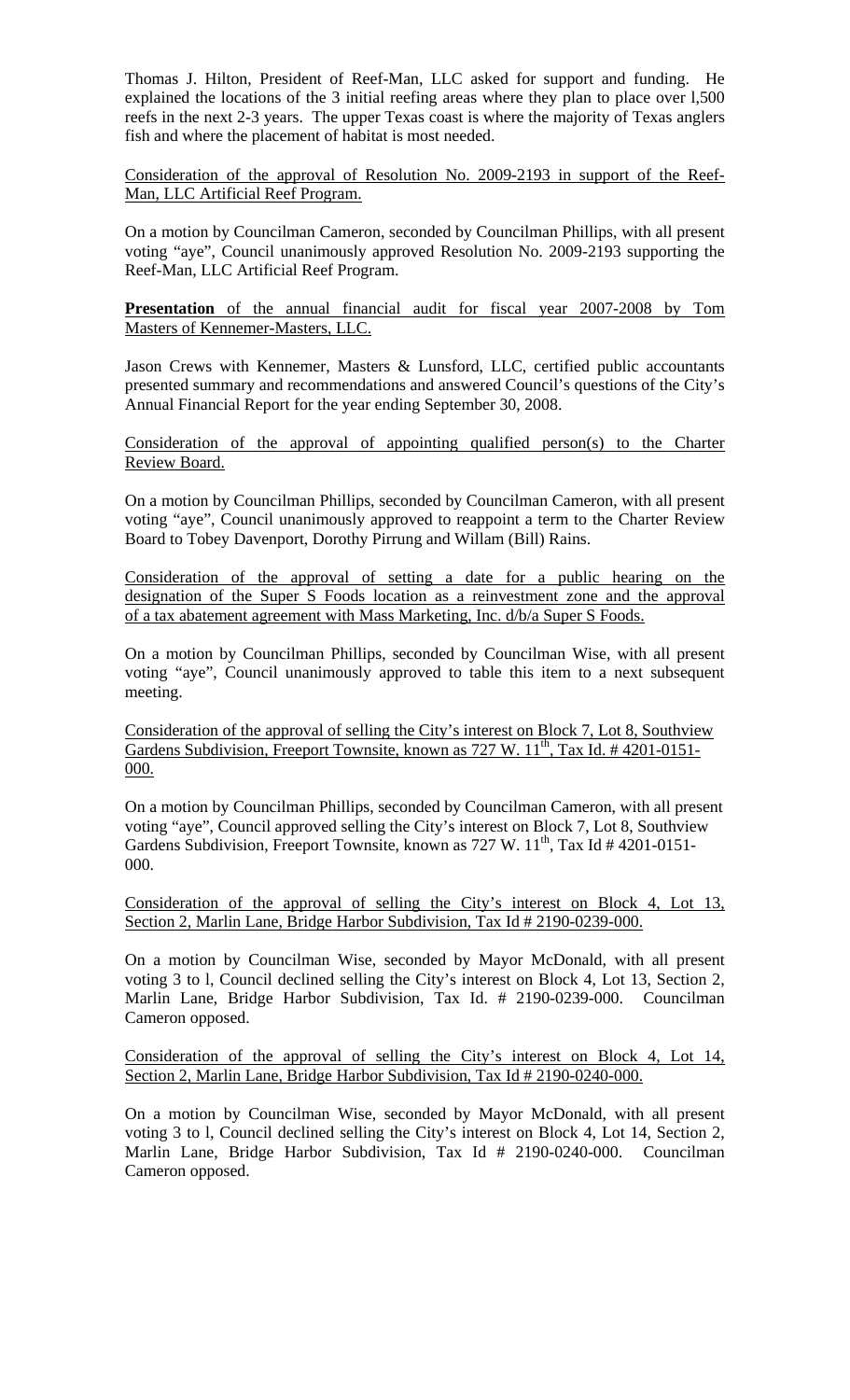Consideration of the approval of leasing Antonelli's Root Beer stand to Ms. Debra Molina.

On a motion by Councilman Cameron, seconded by Councilman Phillips, with all present voting "aye", Council unanimously approved Mingo Marquez's request of the Beautification Park & Recreation Committee, to lease Antonelli's Root Beer stand to Ms. Debra Molina.

Consideration of the approval to authorize the City Manager to enter into a contract with a Buy Board service to construct an interactive water park in a designated area of the Main Street District.

Reconvene from Executive Session (B) at 7:49 p.m.

On a motion by Councilman Phillips, seconded by Councilman Wise, with all present voting "aye", Council unanimously approved and authorized the City Manager to enter into a contract with a Buy Board Service to construct an interactive water park in a designated area of the Main Street District, cost not to exceed \$85,000.

Consideration of the approval of any action to be taken as a result of closed executive session.

Reconvene from Executive Session (A) at 7:50 p.m.

A. Section 551.071, Government Code

 Consultation with City Attorney concerning pending or contemplated litigation settlement offers or other matters in which his duty to the City Council under the Texas Disciplinary Rules of Professional Conduct of the State of Texas clearly conflicts with Chapter 551, Government Code, to wit;

Richard Miller, Etal vs City of Freeport – United States District Court

On a motion by Councilman Phillips, seconded by Councilman Cameron, with all present voting "aye", Council unanimously approved to employ Olson & Olson firm to represent the City.

## Elected Officials Report

Councilman Phillips wanted all to know that he has blood clots and has problems walking, other wise is in good health. He welcomes telephone calls.

## **Work Session**

Presentation by Edith Fischer, director of tourism of the Brazosport Convention & Visitors Council promoting and request for continued funding.

Edith Fisher Director of Tourism, of the Brazosport Convention & Visitors Council presented a power point annual presentation of the immediate past and proposed promotional activities of the Brazosport Convention & Visitors Council. She introduced members of the Brazosport Chamber of Commerce.

Report from Jerry Meeks of Veolia Water on the 2008 Annual Drinking Water Quality Report.

Jerry Meeks reported and answered Council's questions on the 2008 Annual Drinking Water Quality Report.

Mayor McDonald closed the formal agenda and opened the Executive Session at 7:22 p.m.